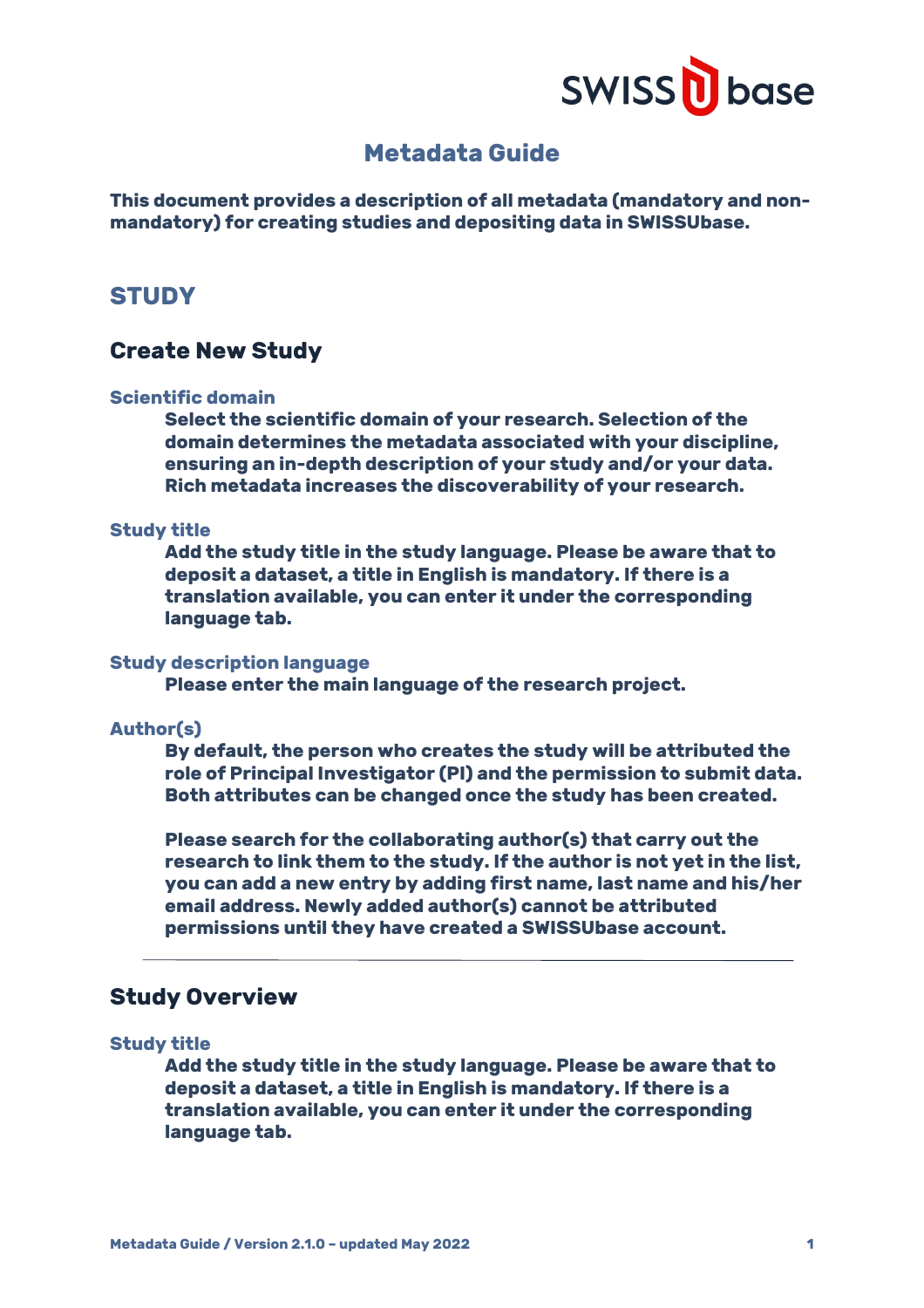

# **Study description language**

**Please enter the main language that you use to describe the research project.**

# **Institution(s)**

**Please search for the institution(s) that carry out the research to link them to the study and the collaborating authors. If the institution is not yet in the list of available institutions, you can add a new one. Newly created institutions must be validated by the data curators to avoid duplicates.**

**Once you have listed the collaborating institutions, you can link the collaborating authors, with their respective institutions, in the field below: Author(s).**

#### **Author(s)**

**You can add collaborating author(s) that carry out the research to link them to the study. You can specify which institution the researcher is affiliated with (added in the "Create New Study" step). By default, an added author is checked as a current collaborator. If he/she is not part of the research team anymore, please uncheck the box. Authors with the role "Administrative collaborator" will not appear in the catalogue.**

**By clicking the collaborator name and then Edit, you can link the institution in which the collaborator belongs, in addition to updating the attributes such as role, permissions and communication preferences.** 

**Be aware that you must select "Notify Download" if you would like to be notified if your data is downloaded and/or the wish for "Prior Agreement" for request and approval of users to download your data.**

# **Main discipline(s)**

**Please choose all disciplines that apply to the study.**

### **Study progress**

**What is the current progress of the project (e.g. planned, running, finished, etc)?**

# **Start Date / End Date**

**Please indicate the planned or actual dates of the start and the end of the research project. For managing updates, an indication of the end date is essential, even if it is only temporary.**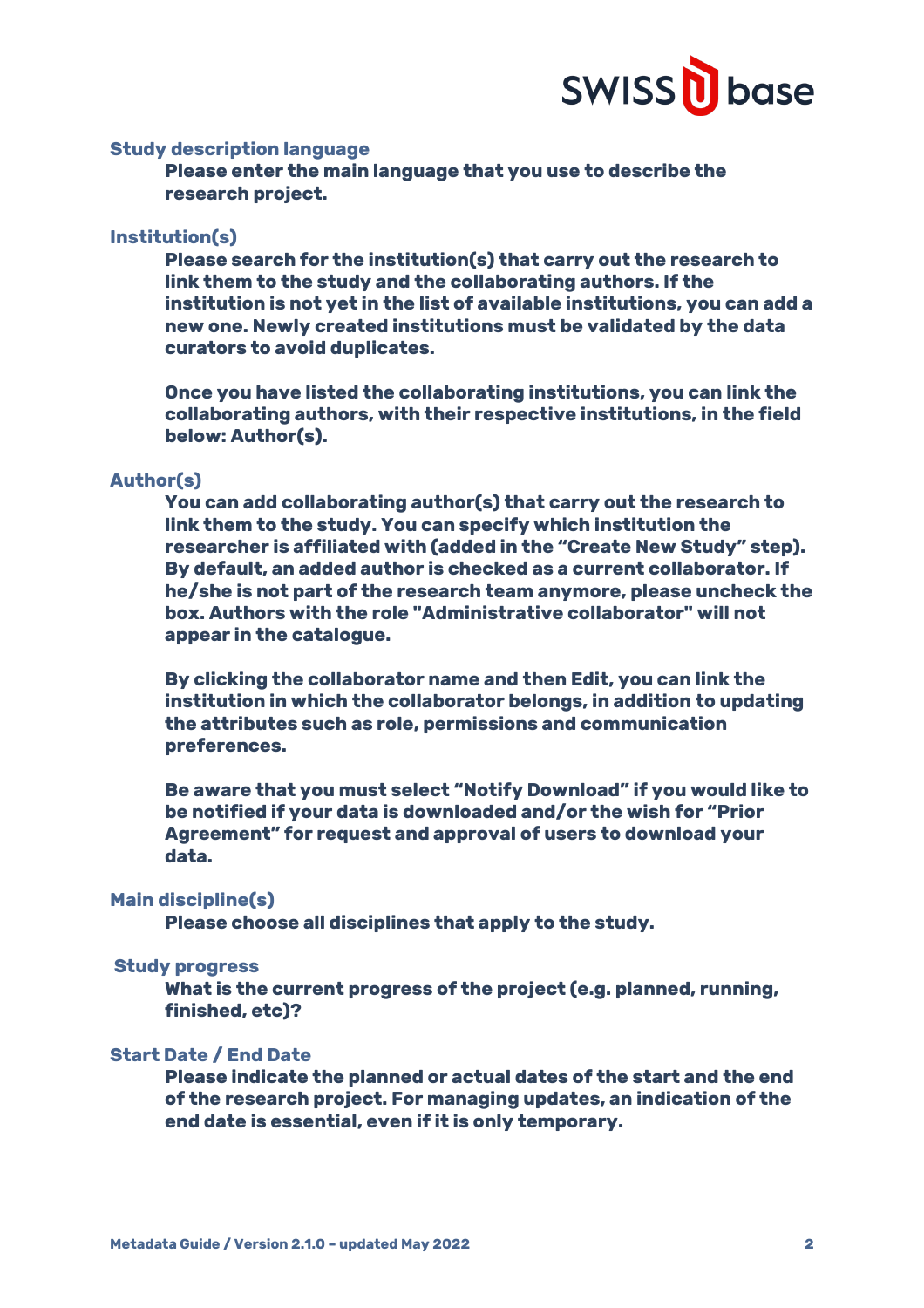

**For periodic surveys that will continue, the end date may remain free.**

**Data availability** 

**You can provide here any information concerning access to the data. If you intend to deposit the data on SWISSUbase, you can note the planned deposit date. If you intend to deposit the data outside of SWISSUbase, please provide the website or repository in which you will deposit the data.** 

# **General Description**

### **Period**

**Please enter the period covered by the project, e.g. 1939-1945. This is not necessarily the same as the length of the research project.**

## **Geographical area**

**Indicate the region in which the study was conducted.**

#### **Additional geographical information**

**Add more specific details on geographical information if applicable, e.g cantons, communes, etc.**

### **Abstract**

**The background / context of the research, objectives and strategy, problem addressed, theoretical framework, hypotheses and practical application of the results. If you have an abstract in another language, please enter it in the corresponding tab.**

**The description may vary in length according to the purpose of the research (data analysis, theoretical research, methodological development, etc.), and the degree of study completion.**

# **Results**

**Please enter the main or intermediate results. This can be updated during the term of the project.**

# **Funding**

### **Study type**

**Please select in the drop-down menu the type of research (select all that apply). If you choose "mandated research", adding a mandating institution is required.**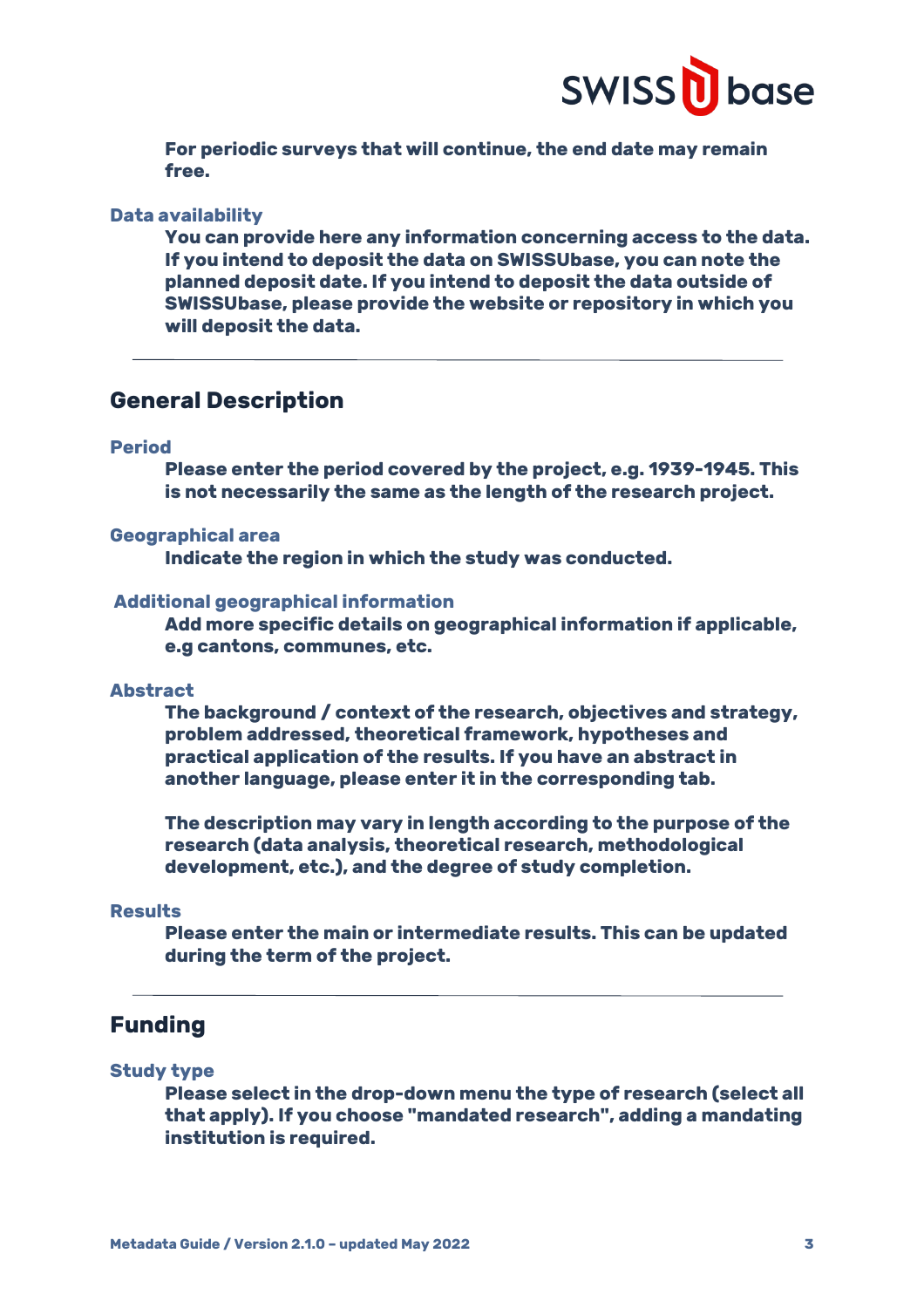

# **Funding**

**Please select in the drop-down menu the funding scheme for your research project (select all that apply).**

# **SNSF Nr.**

**Please enter the SNSF reference number of your grant.**

**NRP Nr.**

**Please select the number of the NRP.**

### **NCCR**

**Please select the name of the NCCR mode of data collection.**

# **Publications**

#### **Publications and Unpublished Documents**

**Please add the publications (monographs, journal articles, reports, etc) that directly resulted from the research project, indicating the complete reference: author(s), title, series or journal, editor, place and date of the publication, URL, DOI, etc.**

**You can import a .ris or .txt file that you have exported from your preferred reference management tool (Zotero or Endnotes). Your publications or unpublished documents will be automatically displayed in the relevant section.**

# **DATASET**

# **Dataset description**

### **Dataset title**

**The title of the dataset should provide details with respect to the methodology, topic, population or temporality of the data, which will later facilitate findability. For example, one dataset of the project "Situation of women in Switzerland" is called "Survey among single women – 1971". Information contained in the title, in particular the year of data collection, is crucial for users to find your data upon searching the catalogue.**

### **Dataset description language**

**Please choose the main language in which the dataset is described.**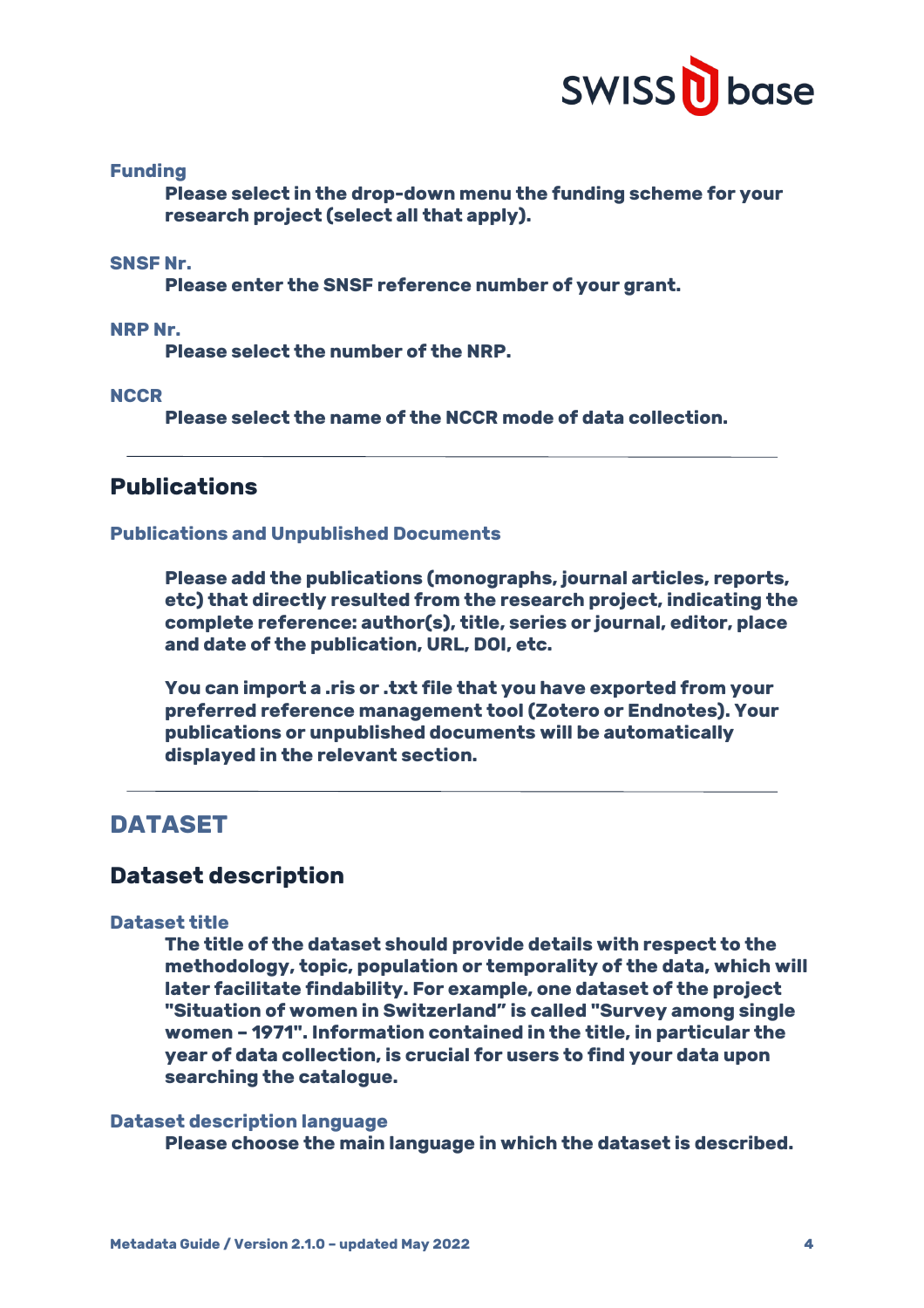

**DOI**

**The DOI will be automatically attributed when the dataset is published.**

### **Request a DOI**

**This is optional. Your dataset will be attributed a DOI whether you request it or not. If you request a DOI now, it will be functional only when the dataset is published. However, you can already use the requested DOI to cite your dataset before publication.**

### **Dataset description**

**Please give a short description of the dataset, as well as any extra information you feel is important for the reuse of the deposited data.**

### **Remarks about the documentation**

**To facilitate reuse of your data, please add any comments concerning the dataset documentation, as well as any practical considerations with respect to documentation use.**

# **System version number**

**This number is automatically generated** 

### **Embargo date**

**Date when the data can be publicly shared. If a submitted dataset is under embargo, it will appear in the catalogue but will not be available for download until the embargo date.**

### **Bibliographical citation**

**This is the standard bibliographical citation suggested by SWISSUbase. It is based on the information contained within the system and is updated automatically when you edit key information.** 

### **I would like to modify**

**Check this box to modify the standard bibliographical citation suggested by default.**

# **Usage License**

**Indicate the type of license under which you wish to share your data, so that the community knows the conditions to download, use or share it.**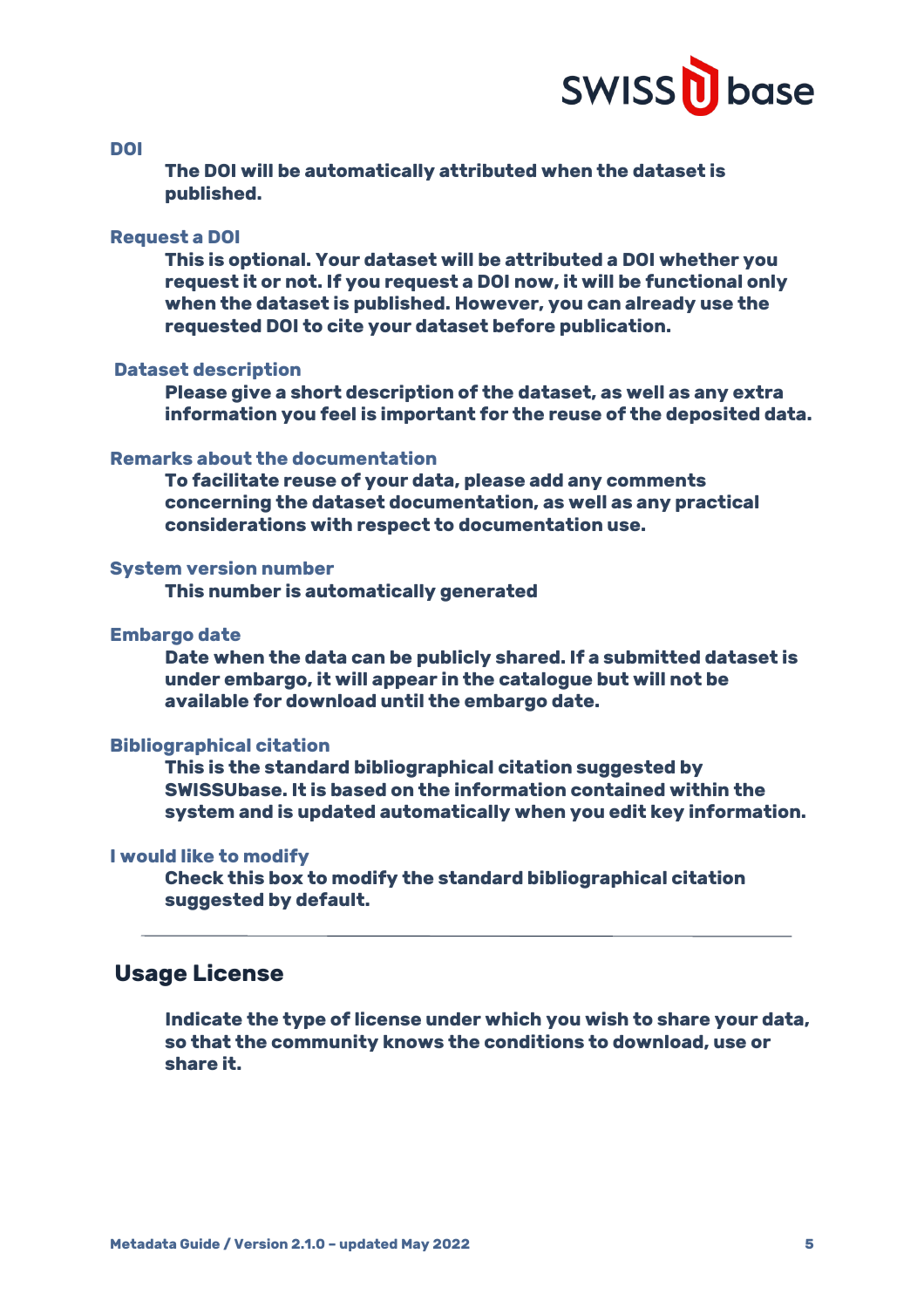

**If you select the Closed Contract option, you will also need to indicate the Restrictions and Special Permission for the dataset usage:**

# **Restriction**

**Access to the data can be limited to certain uses only. If the data is shared with a Closed Contract, only registered SWISSUbase users can be granted access to the data. With this option, data cannot be used for commercial purposes.** 

**Values in the drop-down menu are increasingly restrictive. "None" means that data are available for all types of usages that are not explicitly excluded in the user contract. This includes for example, research carried out by interest groups (political parties, associations, unions), journalists, or private institutes carrying out research mandates in the public interest.**

### **Special permission**

**You can control the access to your data by requiring prior agreement for authorization of the download of your data. If you choose this option you will receive by e-mail a copy of each request to download your data, together with the details of the person who is requesting the data and a brief description of the intended analyses. Data will be released only after you grant approval. By choosing this option you commit yourself to answering requests within a few days.** 

**Beyond this time limit, the responsible Data Service Unit reserves the right to decide on your behalf.**

**Please note if you select the Prior Agreement for authorization, you must also select the option "Notify Download" in your author details in the Study section.**

# **DATA FILE**

# **Data file description**

### **File title**

**Please give a title briefly describing the contents of the file.**

#### **Remarks**

**You can enter here any remarks that relate to the data file.**